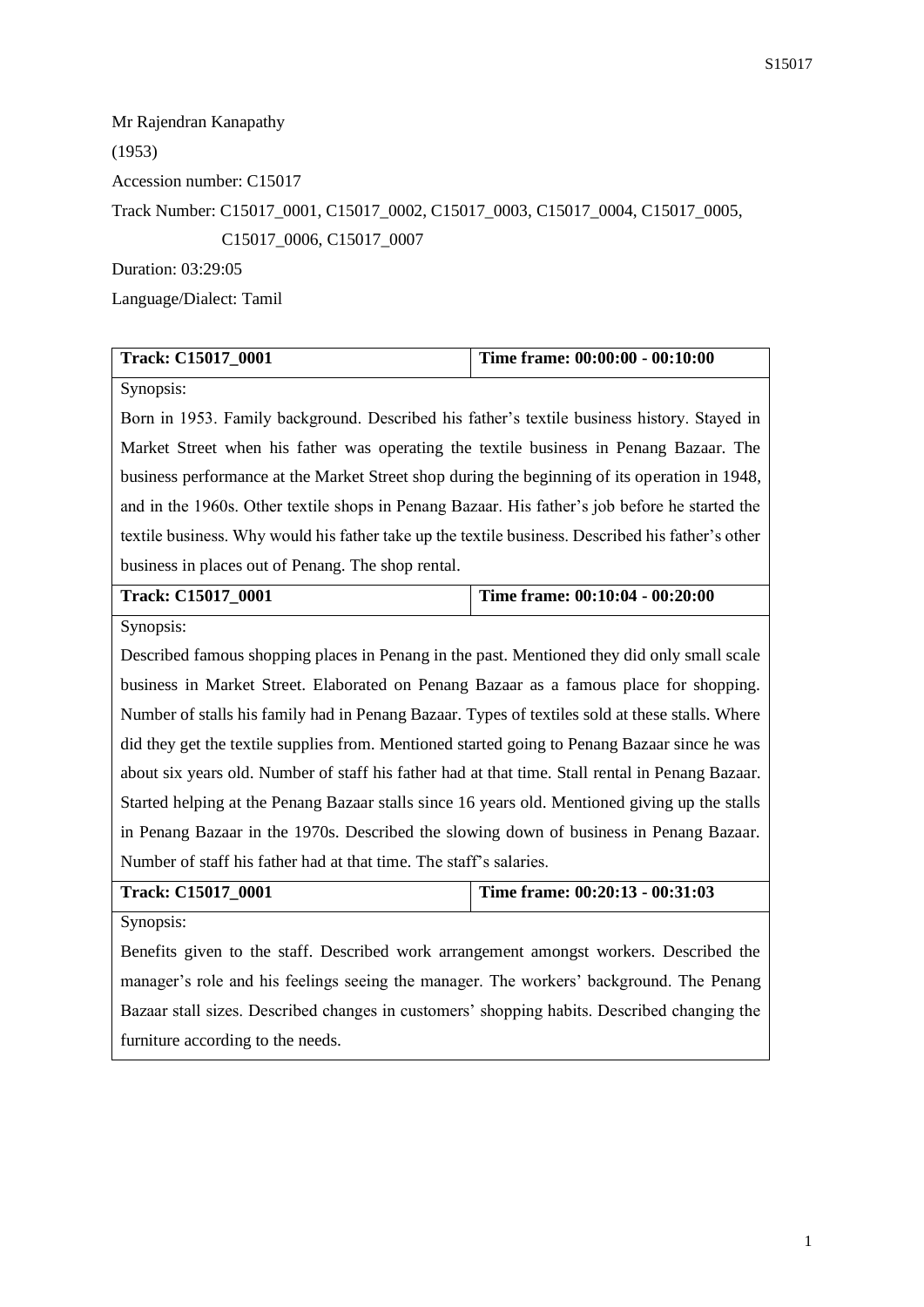| Track: C15017_0002                                                                            | Time frame: 00:00:00 - 00:10:00                                                                |  |
|-----------------------------------------------------------------------------------------------|------------------------------------------------------------------------------------------------|--|
| Synopsis:                                                                                     |                                                                                                |  |
| Layout of his father's stalls in Penang Bazaar. Mentioned other goods being sold in Penang    |                                                                                                |  |
| Bazaar. Mentioned his father owning three shops in Market Street. Explained that the Market   |                                                                                                |  |
|                                                                                               | Street units were mainly for staying purpose in the beginning. Building material of the Market |  |
| Street shops. Exterior of the 42 Market Street building. The use of space in the building.    |                                                                                                |  |
| Mentioned the size of the shop.                                                               |                                                                                                |  |
| Track: C15017_0002                                                                            | Time frame: 00:10:00 - 00:20:00                                                                |  |
| Synopsis:                                                                                     |                                                                                                |  |
| Mentioned customers' buying habits in the 1970s. Mentioned fashion in the past did not vary   |                                                                                                |  |
| much. The cabinet sizes at shop. Described in details about changes in the cabinet. Mentioned |                                                                                                |  |
| providing hemming service in the shop. Mentioned spaces were limited in Penang Bazaar and     |                                                                                                |  |
| thus the Market Street shop was used to store the items. Described changes in the display of  |                                                                                                |  |
| items sold at shop.                                                                           |                                                                                                |  |
| Track: C15017_0002                                                                            | Time frame: 00:20:06 - 00:31:03                                                                |  |
| Synopsis:                                                                                     |                                                                                                |  |
| Renovation made in the shop. Elaborated on the changes in fashion. Described adjustment       |                                                                                                |  |
| based on the customers' preferences. Described how were clothing styles affected by films.    |                                                                                                |  |
| Mentioned buying clothes that they believed would make a good sale. Mentioned the fast        |                                                                                                |  |
| changing fashion trends today. Described how Sangam saree looked like. Described              |                                                                                                |  |
| transportation used to deliver ordered items to his father's shop.                            |                                                                                                |  |
| Track: C15017_0003                                                                            | Time frame: 00:00:00 - 00:10:35                                                                |  |
| Synopsis:                                                                                     |                                                                                                |  |
| Continued describing transportation used to deliver ordered items to his father's shop. Time  |                                                                                                |  |
| taken for the delivery. Mentioned how goods were carried into the shop when they arrived.     |                                                                                                |  |
| Described Market Street when he was young. Explained why Penang was busy in the past.         |                                                                                                |  |
| Explained work procedures when the ordered goods arrived at shop. Mentioned that patterns     |                                                                                                |  |
| of clothes did not change much before 1975.                                                   |                                                                                                |  |
| Track: C15017_0004                                                                            | Time frame: 00:00:00 - 00:10:03                                                                |  |
| Synopsis:                                                                                     |                                                                                                |  |
| Described daily routine. Why was the shop closing time not regular. Peak season of the shop.  |                                                                                                |  |
| When would the customers usually come to the shop. Mentioned serving regular customers        |                                                                                                |  |
| first when the shop was overcrowded. Described work arrangement amongst workers when the      |                                                                                                |  |
| shop was packed with customers. Described work procedures when customers came in.             |                                                                                                |  |
| Described meal taking amongst workers.                                                        |                                                                                                |  |
|                                                                                               |                                                                                                |  |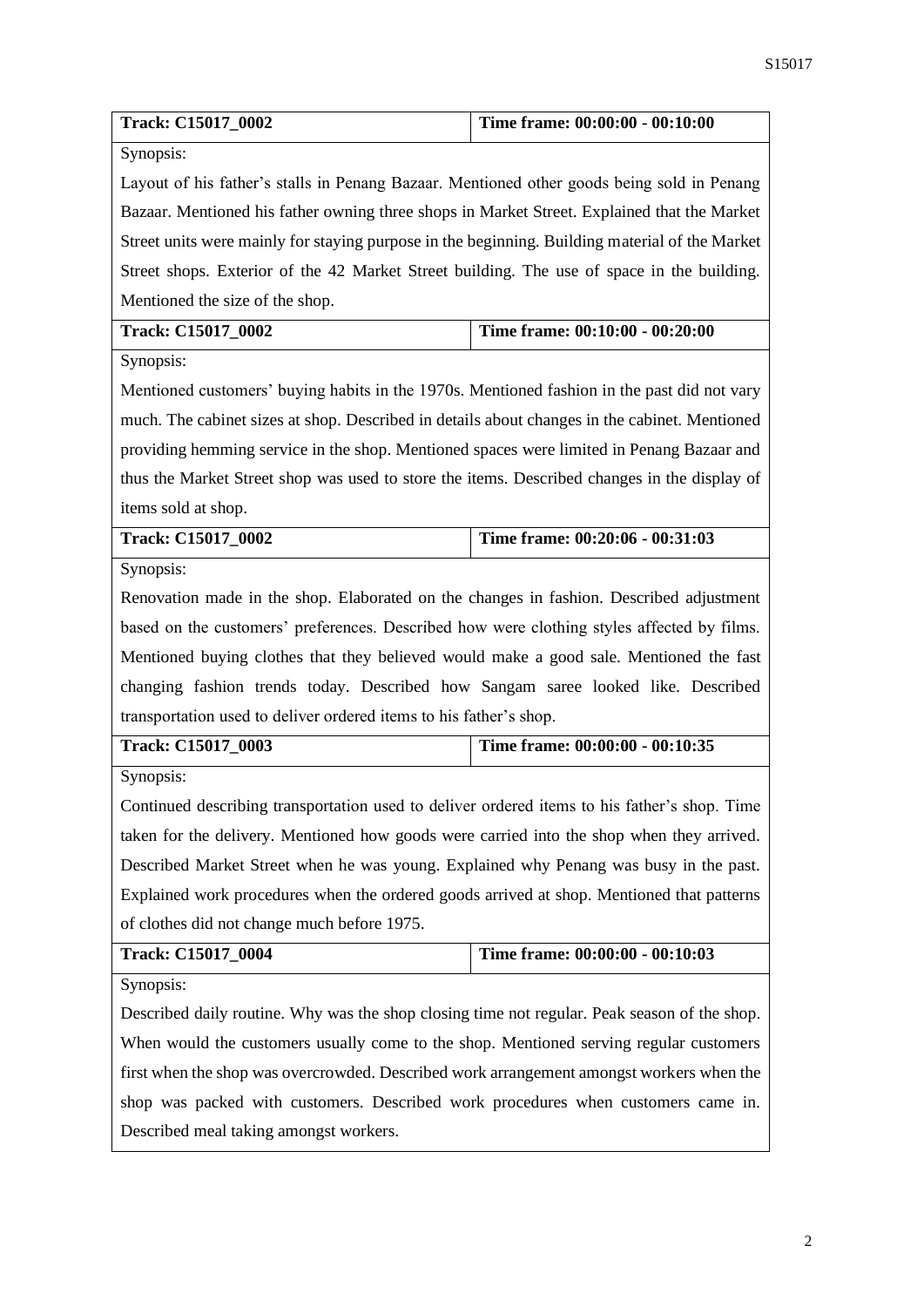| Track: C15017_0004                                                                                | Time frame: 00:10:03 - 00:20:03 |  |
|---------------------------------------------------------------------------------------------------|---------------------------------|--|
| Synopsis:                                                                                         |                                 |  |
| Explained why Friday and Monday were the vegetarian days for them. Their vegetarian diets.        |                                 |  |
| Mentioned that the staff would be treated well in food in the olden days. Mentioned that          |                                 |  |
| business owners in the past liked to give meal treat to people, even to their enemies. Elaborated |                                 |  |
| on the different opinion on food between his young and old staff members in Alor Setar and        |                                 |  |
| how he settled the matter.                                                                        |                                 |  |
| Track: C15017_0004                                                                                | Time frame: 00:20:06 - 00:31:03 |  |
| Synopsis:                                                                                         |                                 |  |
| Described tea break. Described how Penang looked like at night, during the free port era.         |                                 |  |
| Described work procedure after shop closing. Described accounting training received in his        |                                 |  |
| father's shop from 1969 to 1980. Shared his skills in dealing with customers of different         |                                 |  |
| characteristics. Compared customers' shopping habits in the past and nowadays.                    |                                 |  |
| Track: C15017_0005                                                                                | Time frame: 00:00:00 - 00:10:00 |  |
| Synopsis:                                                                                         |                                 |  |
| Described his position in his father's shop was the same as other workers. The sequences of       |                                 |  |
| trainings he received in his father's shop. Described the importance of doing the bottom line     |                                 |  |
| job no matter which position he was in. Mentioned his interest was in doing sales. Challenges     |                                 |  |
| faced in doing sales. Shared his skills in dealing with different groups of customers. Described  |                                 |  |
| customers' colour preferences. How to do sales according to customers' budgets.                   |                                 |  |
| Time frame: 00:10:00 - 00:20:00<br>Track: C15017 0005                                             |                                 |  |
| Synopsis:                                                                                         |                                 |  |
| The differences between his business and the supermarket's. What was the customers most           |                                 |  |
| concerned about when they bought clothes in the past. Described the change in fashion.            |                                 |  |
| Mentioned goods from Japan were very popular in around 1968. People's impression on               |                                 |  |
| Japanese products in the olden days and how they changed their impression. Places in India        |                                 |  |
| that they took clothing materials from. Described making order for Japanese goods and Indian      |                                 |  |
| goods.                                                                                            |                                 |  |
| Track: C15017_0005                                                                                | Time frame: 00:20:00 - 00:31:03 |  |
| Synopsis:                                                                                         |                                 |  |
| Described getting a small quantity of items to test the market before ordering in large number.   |                                 |  |
| The goods transportation method from India to Penang. Time taken. Mentioned names of the          |                                 |  |
| Japanese saree agents. Described making purchase in India. Mentioned time taken for goods         |                                 |  |
| delivery from India nowadays. Mode of transportation used for delivery. Described business        |                                 |  |
| in the past could start without capital as payment could be made at a later time. Described       |                                 |  |
| payment method for goods purchased in India.                                                      |                                 |  |
|                                                                                                   |                                 |  |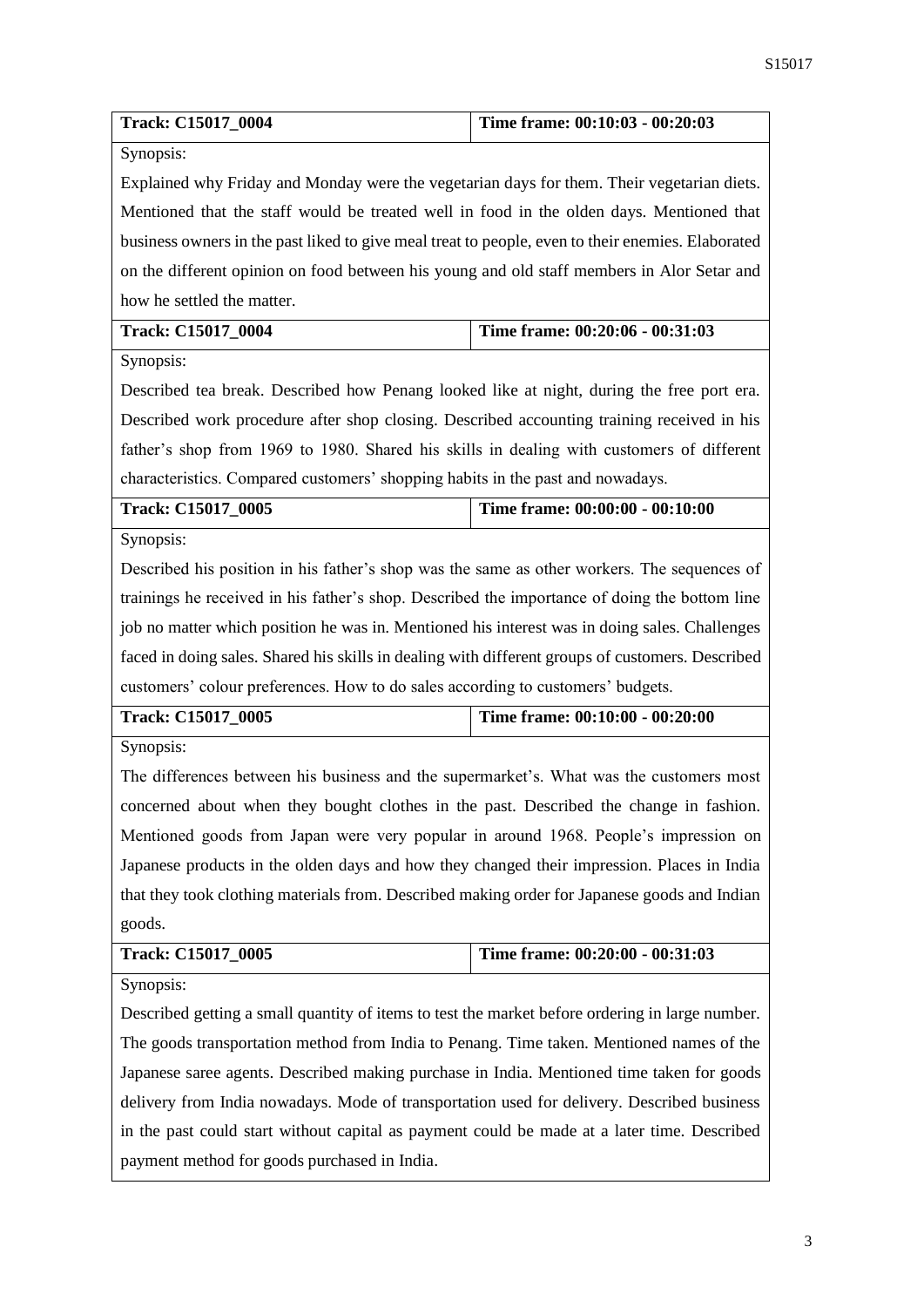| <b>Track: C15017 0006</b> | Time frame: $00:00:00 - 00:10:00$ |
|---------------------------|-----------------------------------|

Synopsis:

Described procedures for late payment. Banks that he used for transactions in India. Described how payment was made to agents in Singapore. Mentioned business trend in 1963 to 1980 and after 1980. Mentioned silk saree was always dominating the market. Places in India to get certain kinds of cloth.

| <b>Track: C15017 0006</b> | Time frame: 00:10:00 - 00:20:00 |
|---------------------------|---------------------------------|
|                           |                                 |

Synopsis:

Continued with places in India to get certain kinds of cloth. Places in India that produced silk and their differences. Described Kanchipuram silk. Compared silks produced in different regions in India. Described in details how a wedding saree was decided in the past and how it is in the present days. Described customers' colour preferences. Described customers' preferences in pattern of the clothes.

| <b>Track: C15017 0006</b> | Time frame: $00:20:00 - 00:39:00$ |
|---------------------------|-----------------------------------|
|                           |                                   |

Synopsis:

Mentioned only certain days in the past that people would come to buy silk. How frequent did he do goods purchasing. Described changes in customers' preferences after 1985. How did he adjust himself to understand the young customers' needs. Described why silk saree was always dominating the market. Explained why the Japanese saree once became a trend. Mentioned Korea fashion once came in but it did not last long like the Japanese saree. Described the May 13 Incident. Described type of business and places of business that his father had. His role in his father's business. Bought a shop at 38 Market Street in 1996. Why did he decide to expand his business. Number of staff he had in 1996. His staff's salaries. Described lodging and food provided for the staff in the 1990s and now. Mentioned type of the shop building.

**Track: C15017\_0007 Time frame: 00:00:00 - 00:10:00**

Synopsis:

The size of his shop at 38 Market Street. Mentioned getting glass showcase for display of clothes. Moved to 97 and 98 Penang Street in 2010. The shop rental. Described facing staff problem at the moment. Number of staff he had at the moment. Found it tough when the number of staff reduced. The size of the shop building in Penang Street. Described consideration made when utilizing the space. Explained why changing the saree displaying method. Mentioned not making large purchase because of the fast changing design of clothes.